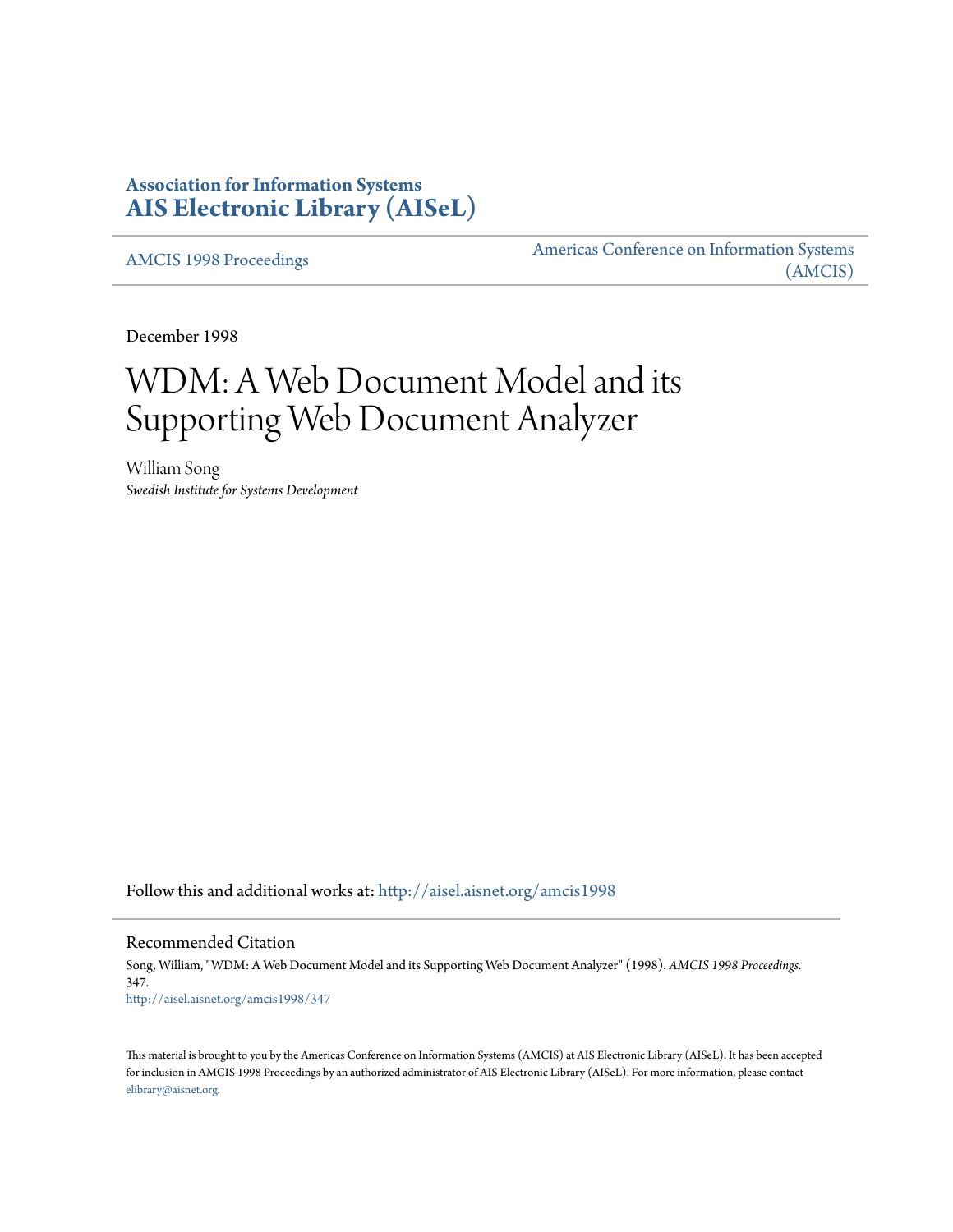# **WDM: A Web Document Model and its Supporting Web Document Analyzer**

**William W. Song**

Swedish Institute for Systems Development

### **Abstract**

*The ever-growing information on the web has meanwhile brought people a great difficulty in quickly and easily finding the exact information they need. A problem causing the difficulty is that the web information and resources are less internally structured. In this paper, we propose a concise metadata model as an intermediate model that can transfer various styles of web models or metadata models used to describe web resources to a more general-used framework. We also develop a platform to realize the modeling functions in the framework.*

#### **Introduction**

The use of the World Wide Web (web) has brought people a great convenience of obtaining information quickly and easily. However, the ever-growing information on the web has meanwhile brought people a great difficulty in quickly and easily finding the exact information they need. A problem causing the difficulty is that the web information and resources are less internally structured. In other words, there is little or even no additional information contained in a web information item used for identifying the web item. The term "metadata" is introduced to indicate this additional information to web information items for the purpose of description and identification.

Metadata can be considered to be the particular part of a web document, which contains information intentionally and especially for the web document identification. There are many metadata models at present to support the inclusion of metadata information in web documents. Some well-known metadata models, among others, are Dublin Core (DC) [1], Meta Content Framework (MCF) [2], and Extensible Markup Language (XML) [3]. These metadata models are usually focusing on a particular domain. For instance, DC is designed for description of publications in libraries. However, we consider it important to define a metadata model, which could be an integrated metadata model. In other words, a general-used metadata model required is able to interpret and represent other metadata models. We also think that a good metadata model would meet these requirements: simple in presentation and modeling, rich in semantics and expressiveness, easy to use, and flexible to adapt to various local models (such as relational model).

In this paper, we propose a concise metadata model as an intermediate model that can transfer various styles of web models or metadata models used to describe web resources to a more general-used framework. This metadata model, termed as WDM, will take in all the descriptive metadata information associated to and/or contained in web documents created by other metadata models. The metadata model also plays a role of document classification framework to support analysis of web documents.

The framework is then realized in a platform, called web document analyzer, consisting of an analysis and classification mechanism and a knowledge and information repository for storing various metadata knowledge and intermediate analysis results.

The paper is organized as follows. In the next section, we present our metadata model for the web document analysis and classification. Then we describe a framework of the analysis method based on the model and discuss our future work in the section 3.

#### **WDM: An Intermediate Metadata Model**

This metadata model is developed in the project S-PICS [4] for management of web documents in various formats. An essential goal to introduce the web document metadata model is that we need to model various formats of web data types and functions in a unique way of representation and hence to consider an integral analysis and synthetic use of the web data. Although there are a number of metadata models used in designing web documents, we need a "super" metadata model over them to interactively apply the web data of different forms.

In addition, in our opinions, main requirements that should be met by an intermediate metadata model include 1) easy to understand and to use, 2) capable to represent other metadata models, and 3) well-defined for the web document analysis and classification.

The reason to propose these requirements is: we hope our intermediate metadata model to be general and expressive enough to translate various object types and relations existing in web documents and hence easier to represent them for analysis and classification in terms of our intermediate metadata model. The intermediate metadata model is based on our previous research work in metadata modeling [5].

We consider that WDM consists of two construct types: object type and attribute type. Any information pieces can be seen as instances of Object Type. For example, a web resource is an instance of Object Type. A database relation is another instance of Object Type. A web document is of course an instance of Object Type.

For Attribute Type, we define four sub-types of Attribute Type: Identifier Attribute, Description Attribute, Analysis Attribute, and Reference Attribute. Informally, each sub-type an be defined as follows:

- Identifier Attribute A unique identifier is specified for an object. E.g., a uri can be an identifier for a web document.
- Description Attribute A set of attributes define, e.g., who creates the object, when it was created, etc.
- Analysis Attribute A set of attributes define the semantics, connotation of an object, for example, keywords, labels, etc.